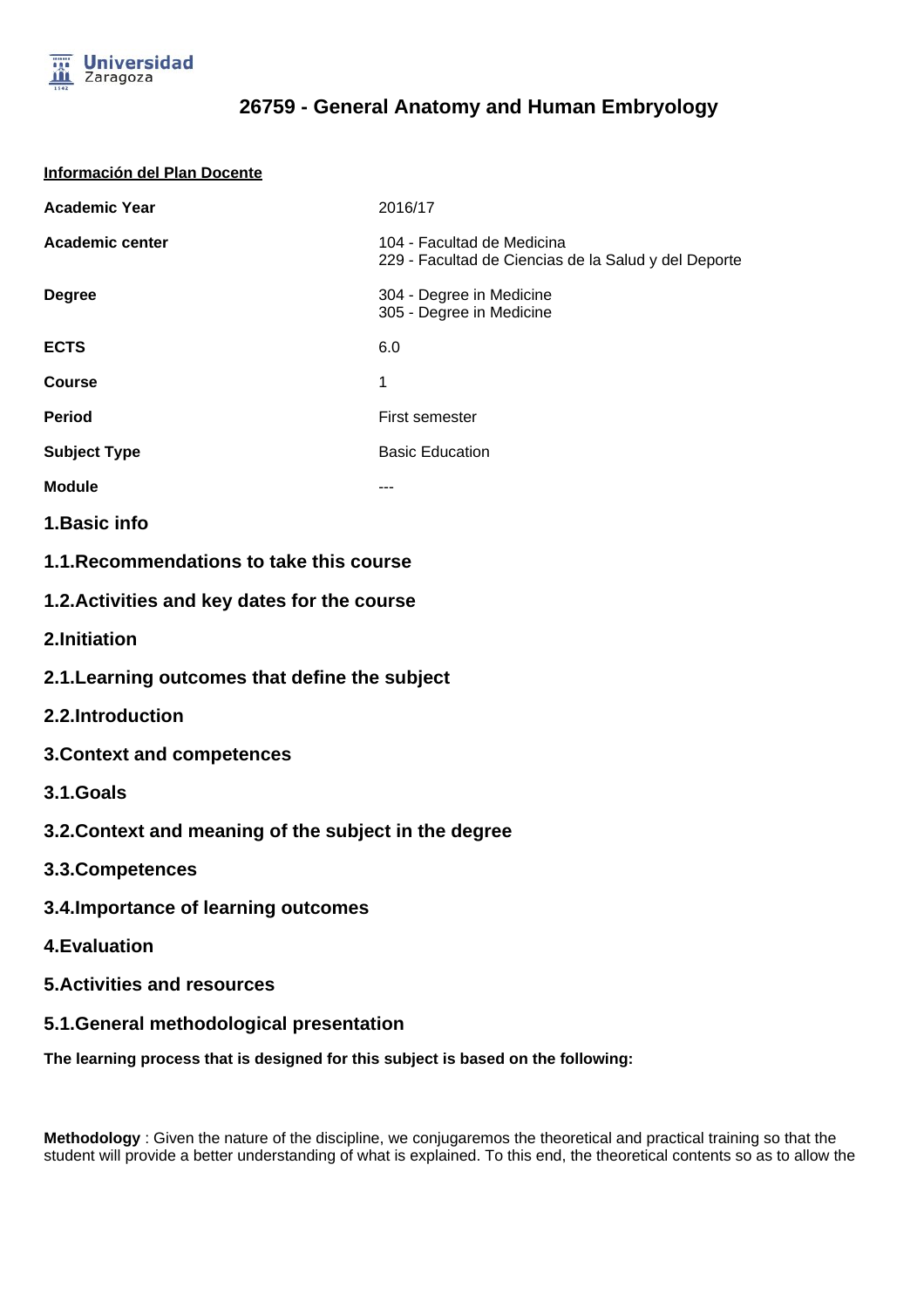

understanding of the conceptual aspects, this should ideally work the habitual use of practical examples to clarify the subject under study will be developed. As for how to impart the theoretical teaching, lesson largest group is used, the discussion addressed during the seminars and tutorial system. Coordinated and parallel to the theoretical practical teaching will be developed through personal study of biological and models related to the topics covered in lectures and through media images common diagnoses in clinical preparations. The teacher will guide and oversee the development of the class and will be discussed the practical cases previously assigned.

### **5.2.Learning activities**

### **The program that the student is offered to help you achieve the expected results includes the following activities**

**The lectures,** expository, explanatory and / or demonstration of content sessions using the blackboard and / or audiovisual material with computer support. They give students having prior knowledge of the subject, which should be actively involved and try to complement data or solve the problems that generate the most contentious points of the topic. Mandatory attendance 80%.

**Presentation and discussion seminars** , problem solving, case studies, simulations, discussion of scientific articles. Conducting individual or group work on a scientific topic or proposed practical problem. Reporting. Oral presentations. Sessions dissecting room, microscopy or laboratory, using appropriate instruments, classical methodologies and recent. They will include in-depth discussions of the issues already studied.

**Practical** sessions in the dissection room, in the room or in the laboratory microscopy, using appropriate materials and instruments, applying classic and current methodologies. In groups of 5-6 students depending on the number of enrolled.

Mandatory attendance 80%

The practical training program of the subject is constituted, in general, for the following activities:

- Observation and analysis of biological preparations and models, so tutored.
- Description and discussion of schemes and images obtained with different observation techniques and instruments provided by the teacher.

- Conduct a satchel containing and reflect what worked for the theoretical / practical student. This notebook also serve tutored work led by the teacher.

- Evaluation of skills acquired, based on the defined objectives in every practice

The work supervised by the teacher in which must employ a minimum of 1.5 hours each. These works may be carried out in small groups and to carry out the morphological preparations used.

**Tutorials:** Personal interview with a teacher for academic and personal guidance of the student. Consultation questions to the teachers. Students will have over the course of 5 hours of tutorials for personal or group consultations with teachers to clarify the difficulties, comments on the work and exam review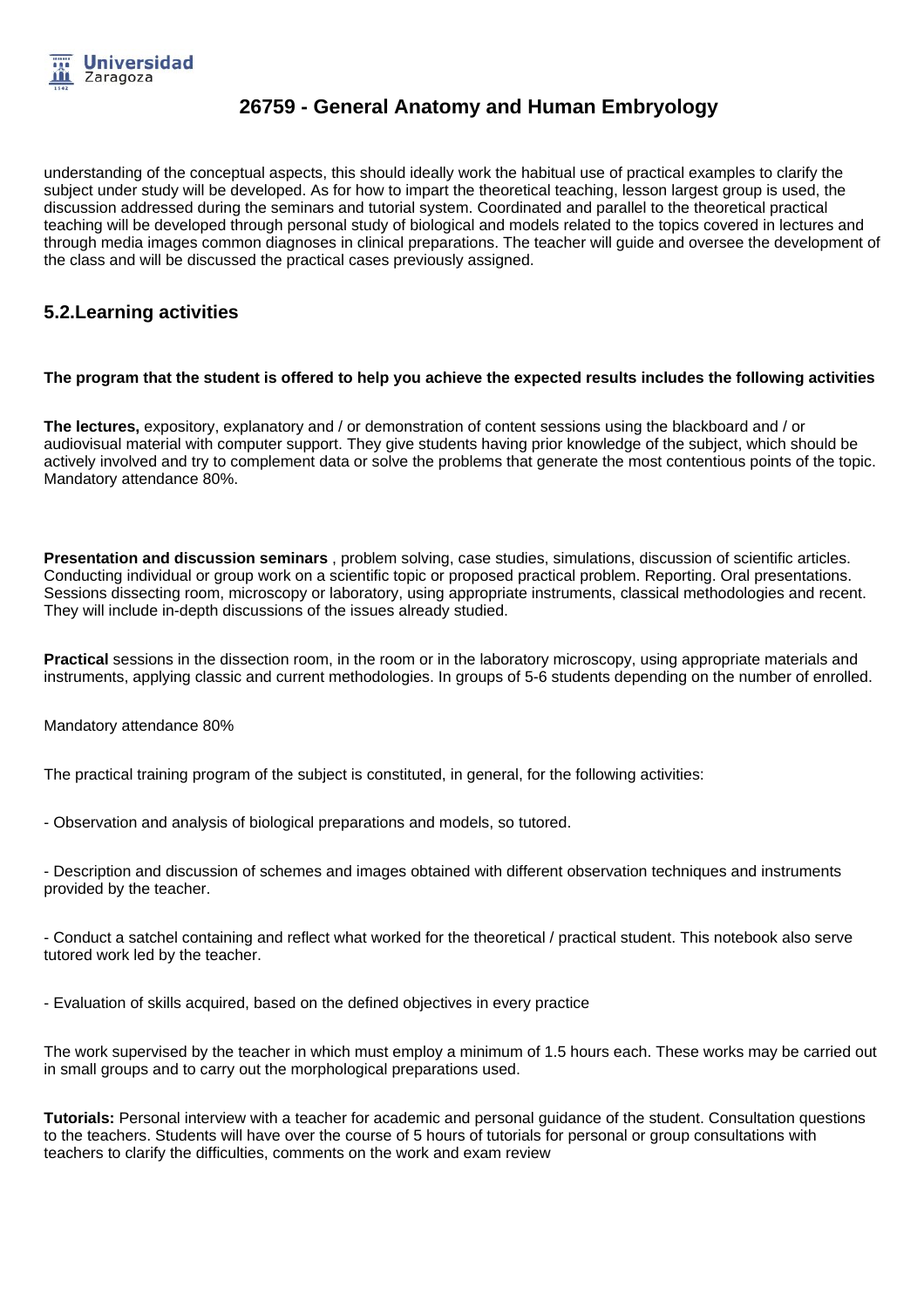

Students have at their disposal the **ADD** or a website, where they can find:

the program of theoretical and practical classes

the schedule of lectures, seminars and practical

teaching materials for each of the topics.

the recommended bibliography and some links to other websites

" All students will be informed about the risks that may have the realization of the practices of this subject , and if dangerous products are handled and what to do in case of accident , and must sign a commitment to comply with labor standards and safety carry them out . For more information, see the information for students Unit Occupational Health and Safety . Http://uprl.unizar.es/estudiantes.html "

### **5.3.Program**

#### **Matter of General Anatomy and Human Embryology**

It begins with the presentation of the different organs and systems that make up the human body. To intrododucirse in basic and structural processes of formation, growth, maturation and aging of the different systems of the human body, with emphasis on early embryo development and supporting tissues

### **General Program of Anatomy and Human Embryology**

- 1. Anatomy General. Introduction to Anatomy
- 2. Definitions, axes , planes and basic structural elements.
- 3. Organization systems and devices .
- 4. Concept of support structures , integument , splanchnic , endocrine and nervous .
- 5. Introduction to locomotor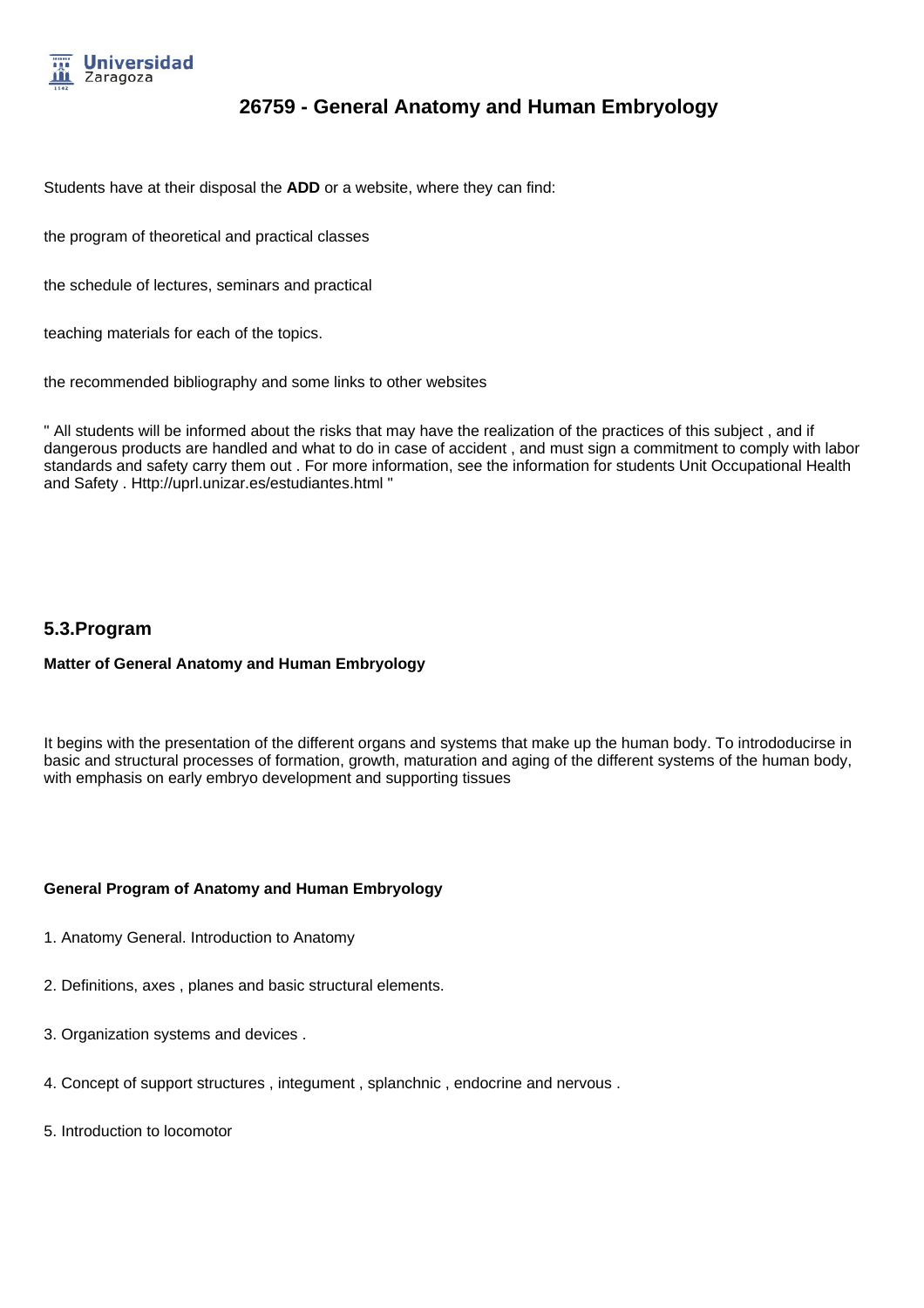

- 6. Bones . Morphology , classification and arquitectónia .
- 7. Joints . Morphology , classification and dynamics.
- 8. muscles . Morphology , classification and dynamics.
- 9. Introduction to the circulatory system
- 10. Introduction to the respiratory system
- 11. Introduction to the digestive system
- 12. Introduction to urinary tract
- 13. Introduction to the reproductive system
- 14. Introduction to the endocrine system
- 15. Introduction to the nervous system
- 16. Introduction to the study of embryology .
- 17. germ cells. Fertilization.
- 18.- germinal Period: Week I and II development. Nesting.
- 19.- germinal Period: Week III development. Differentiation of embryonic soma.
- 20. Formation of fetal membranes. Placenta.
- 21.- hematogenesis. Vasculogenesis. Cardiogénesis.
- 22. Development of arterial venous and lymphatic systems.
- 23. Genesis of the primitive gut.
- 24. Formation of the mouth and nostrils. facial outline.
- 25.- Branquiogénesis and its derivative organogenesis.
- 26. Genesis of the respiratory system.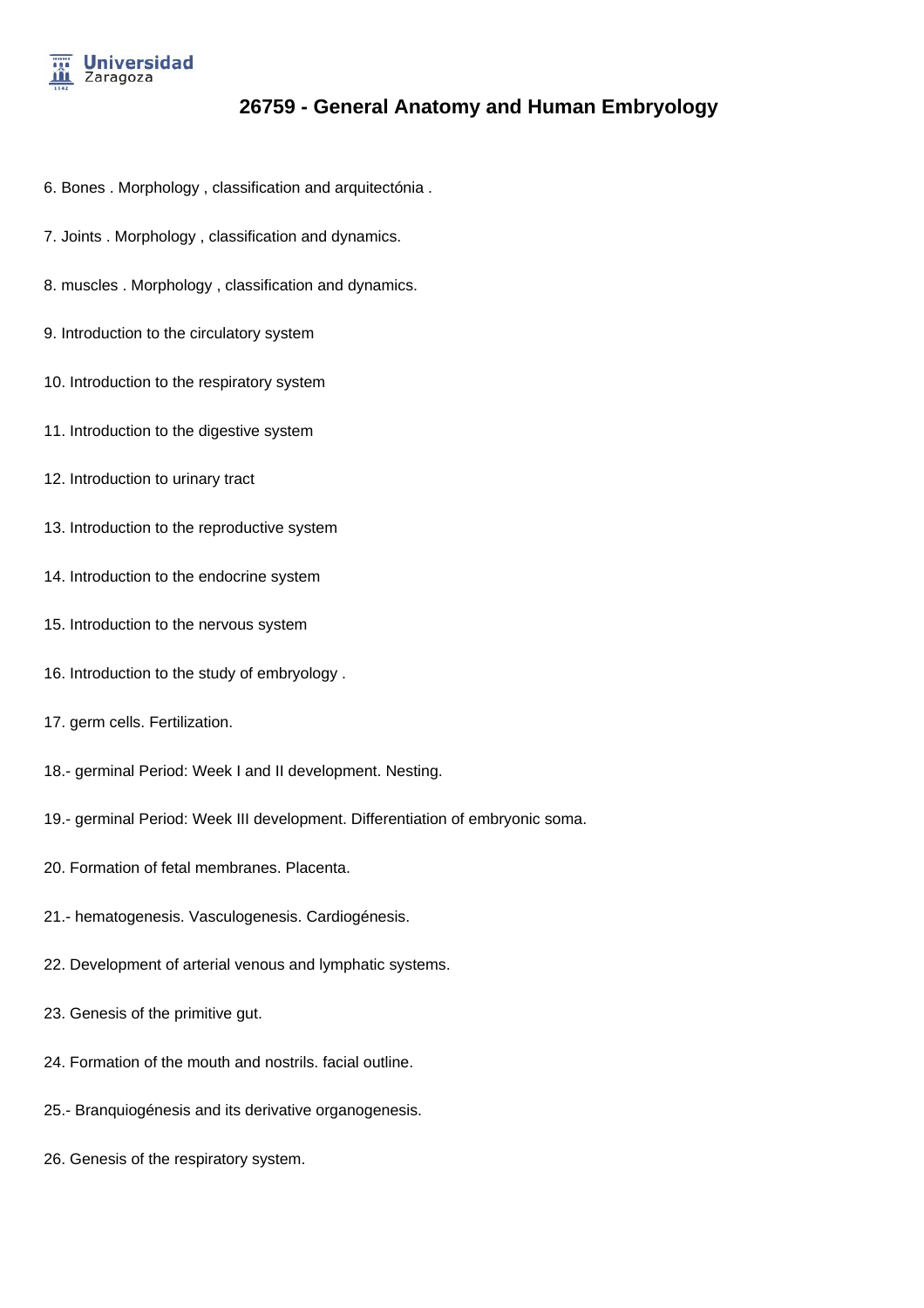

Organogenesis 27.- derived from the caudal foregut and transitional.

28. Evolution of the hindgut. Proctodeo training. Evolution of alantoides, cloaca, anus and final sections of the large intestine.

29. Evolution of the midgut.

- 30. Genesis and development of coelom. Pericardium, pleura and peritoneum.
- 31.- nephrogenesis. Evolution of the nephrogenic cord.
- 32. Evolution of Metanephros.
- 33. Development of the urogenital system.

34. Introduction to the development of the nervous system. Neurohistogénesis neurogenesis . Derived from the neural crest. Wrappers S.N.C.

- 35.- sensory placode . Development of smell , taste and touch .
- 36. Development of the hearing apparatus .
- 37.- Development vision apparatus .
- 38. Development of the central nervous system
- 39. Development of the peripheral nervous system and autonomic nervous system. paraganglia
- 40.- neuroendocrine system . Hypophysis. adrenal gland
- 41.- skeletogenesis and Artrogénesis
- 42.- skeletal development trunk and limbs .
- 43. Development of skull and skeletal face.
- 44.- Myogenesis . Development of neuromuscular groups .
- 45.- Genesis of the integumentary systems. odontogenesis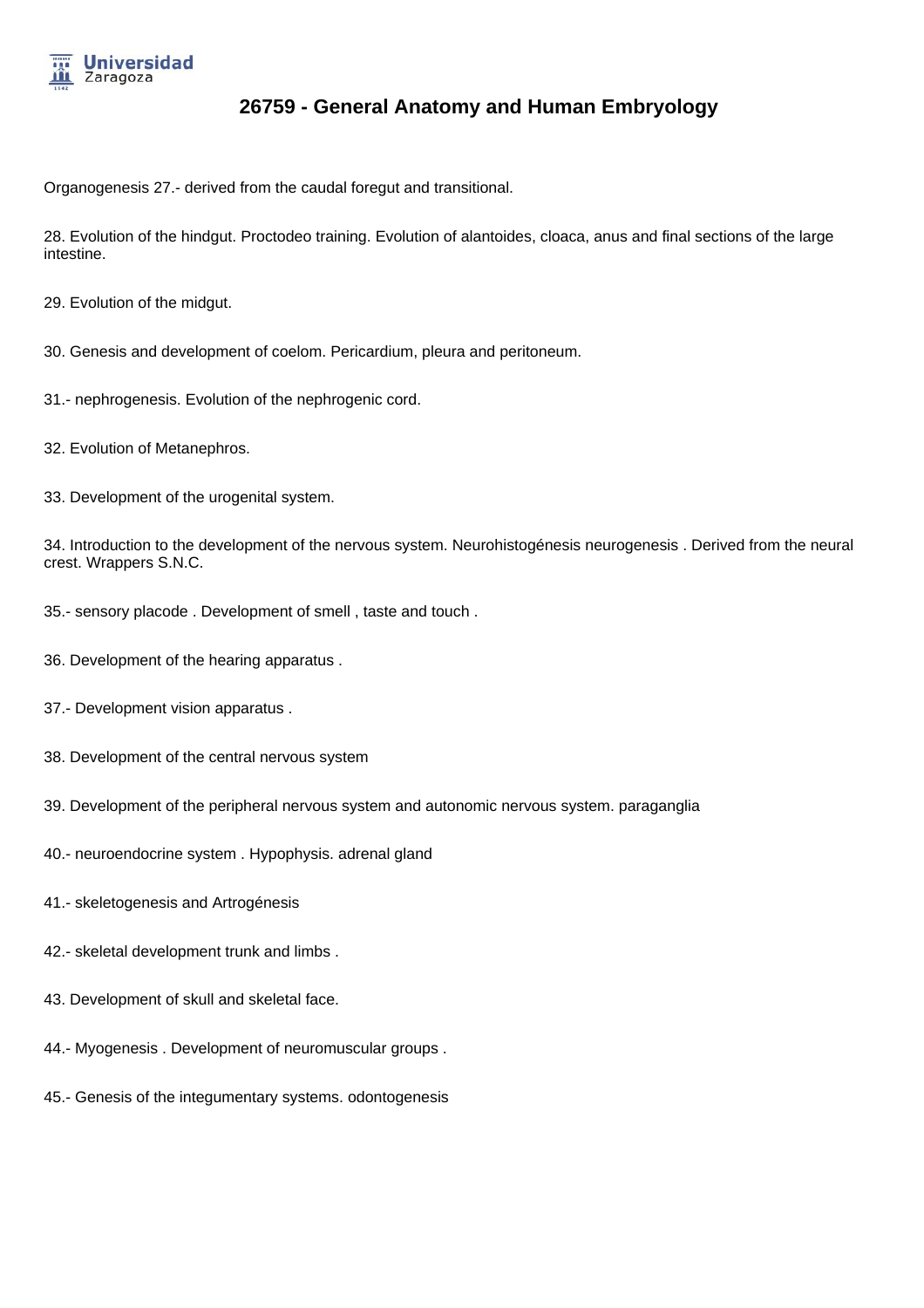

#### **Seminars**

- 1. Origin and destination of the germinal layers
- 2. Changes in perinatal systems.
- 3. Human Embryology , integrated Images
- 4. Teratogenicity

### **Practices**

- 1. Early stages of development.
- 2. Development of the circulatory system .
- 3. Development of the digestive and respiratory devices.
- 4. Development of the urogenital system .
- 5. Development of the nervous system.
- 6. Development of locomotor and integumentary systems.

## **5.4.Planning and scheduling**

### **Schedule sessions and presentation of works**

### **The program**

It takes place on the 1st . semester : from September 19, 2016 to February 7, 2017

Exam period of January 14 to February 7, 2017

### **Presential**

Theoretical classes : 3 hours a week .

Practical classes: 3 hours a week in the dissecting room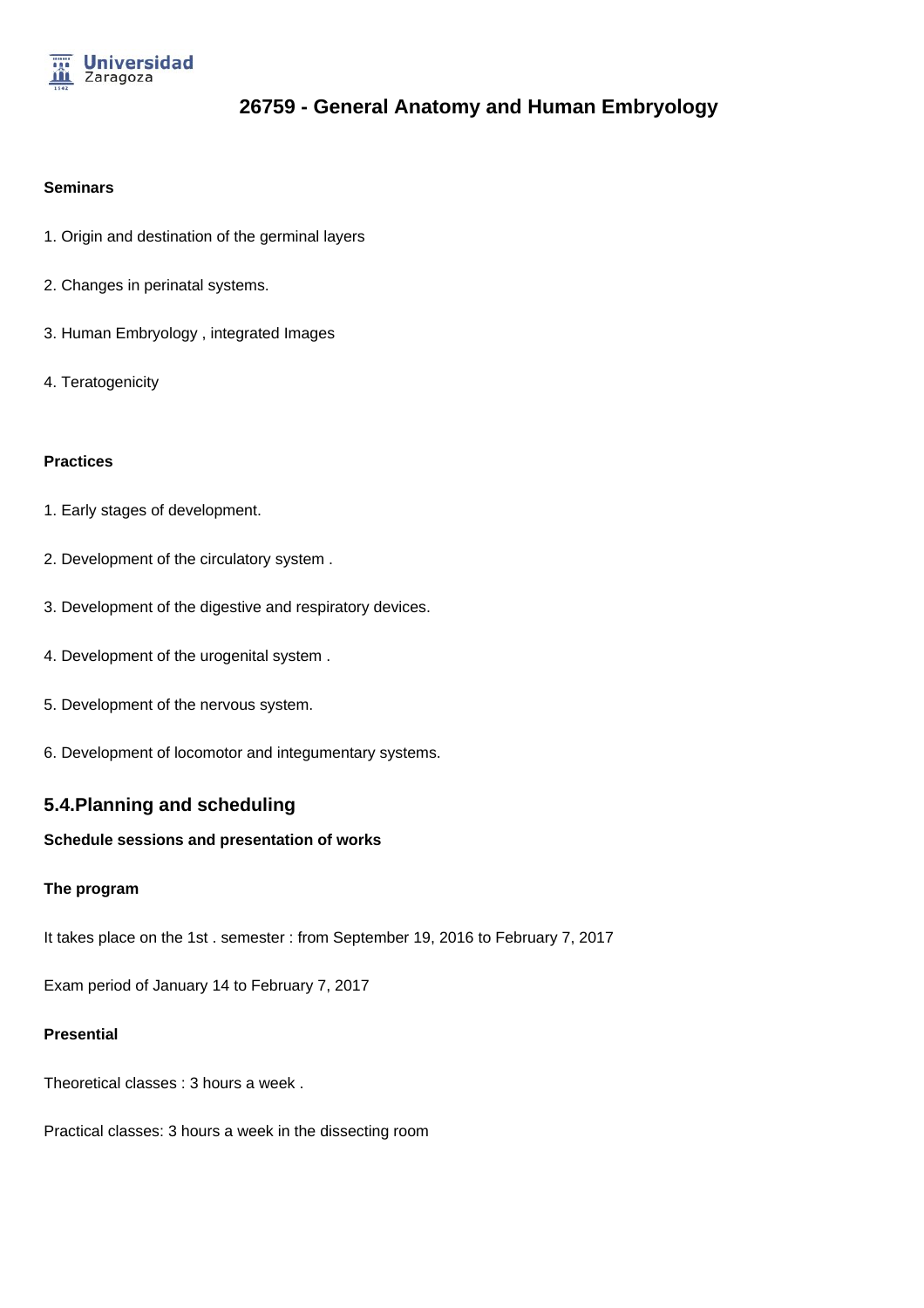

Practices heads : One session a week

Seminars: 1 hour per week

**Distnace :** Studio and self- posted on the Web the course of ADD from the University of Zaragoza

**Tutorial :** 1 hour week, for guidance , strengthening and educational support in the curriculum. Face and through the Web Course

**The practical organization** is in each session , half the group distributed in tables 5-6 coordinated by a head table students (the head may be rotating )

### **For sessions in the dissection room is required , gown and gloves ( legislation)**

### **5.5.Bibliography and recomended resources**

- England, Marjorie A.. Gran atlas de la vida antes de nacer / Marjorie A. England ; [traducción J. Nebot Cegarra] . Nueva ed. [en lengua española de la 2a ed. en inglés] Barcelona : Oceano-Centrum, cop. 2000
- Moore, Keith L. : Embriología clínica / Keith L. Moore, T.V.N. Persaud, Mark G. Torchia . 9ª ed. Ámsterdam ; Barcelona ; Madrid [etc.] : Elsevier, D.L. 2012
- Feneis, Heinz. Nomenclatura anatómica ilustrada / Heinz Feneis ; con la colaboración de Wolfgang Dauber ; dibujos Gerhard Spitzer . 3a ed. Barcelona [etc.] : Masson, 1994
- Delmas, Andre. La anatomia humana / André Delmas . Barcelona : Paidotribo, D.L. 1986
- Kapandji, Ibrahim Adalbert. Fisiología articular : esquemas comentados de mecánica humana. 2, 1. Cadera, 2. Rodilla, 3. Tobillo, 4. Pie, 5. Bóveda Plantar, 6. Marcha / A.I. Kapandji ; prefacio de Thierry Judet t; versión española de María Torres Lacomba . 6ª ed. Madrid [etc.] : Editorial Médica Panamericana, 2010
- Kapandji, Ibrahim Adalbert : Fisiología articular : dibujos comentados de mecánica humana. Vol. 3, 1. Raquis. 2. Cintura pélvica. 3. Raquis Lumbar. 4. Raquis torácico y tórax. 5. Raquis cervical. 6.Cabeza / A.I. Kapandji ; prefacio de Gérard Saillant; versión española de María Torres Lacomba . - 6ª ed., 1a. reimp. Madrid [etc.] : Editorial Médica Panamericana, 2008
- Kapandji, Ibrahim Adalbert : Fisiología articular : esquemas comentados de mecánica humana. Vol. 1, 1. Hombro. 2. Codo. 3. Pronosupinación. 4. Muñeca. 5. Mano / A.I. Kapandji ; versión española de María Torres Lacomba . - 6<sup>a</sup> ed., 2ª reimp. Madrid : Editorial Médica Panamericana, 2009
- Schünke, Michael. Prometheus : texto y atlas de anatomía. Anatomía general y aparato locomotor / Michael Schünke, Erick Schulte, Udo Schumacher ; ilustrado por Markus Voll, Karl Wesker . 2ª ed. mejorada y ampliada Madrid [etc.] : Editorial Médica Panamericana, D.L. 201
- Schünke, Michael. Prometheus : texto y atlas de anatomía. órganos internos / Michael Schünke, Erick Schulte, Udo Schumacher ; ilustrado por Markus Voll, Karl Wesker . 2<sup>a</sup> ed. mejorada y ampliada Madrid [etc.] : Editorial Médica Panamericana, D.L. 201
- Schünke, Michael. Prometheus : texto y atlas de anatomía. Cabeza, cuello y neuroanatomía / Michael Schünke, Erick Schulte, Udo Schumacher ; ilustrado por Markus Voll, Karl Wesker . 2ª ed. mejorada y ampliada Madrid [etc.] : Editorial Médica Panamericana, D.L. 201
- Thibodeau, Gary A.. Anatomía y fisiología / Gary A. Thibodeau, Kevin T. Patton ; [revisión Ma. Jesús Fernández Aceñero] . 6 ed., [reimp.] Amsterdam ; Barcelona; etc. : Elsevier ; D.L. 2010.
- Netter, Frank H. : Atlas de anatomía humana [6ª ed.] / Frank H. Netter ; [traducción y revisión científica, Víctor Götzens García ; ilustrador médico, Carlos A. G. Machado] . - 6ª ed. Ámsterdam ; Barcelona ; Madrid [etc.] : Elsevier Masson , cop. 2015
- Rohen, Johannes W. : Atlas de anatomía humana : estudio fotográfico del cuerpo humano / Johannes W. Rohen, Chihiro Yokochi, Elke Lütjen- Drecoll ; traducción y adaptación de la edición española, J. Nebot Cegarra . - 7ª ed. Barcelona [etc.] : Elsevier, D.L. 2011
- Smith-Agreda, José María. Reconstrucciones humanas por planos de disección . 2a ed. Barcelona : Espaxs, 1991
- Atlas de los sistemas neuromusculares : con funciones musculares estáticas y dinámicas / Víctor Manuel Smith-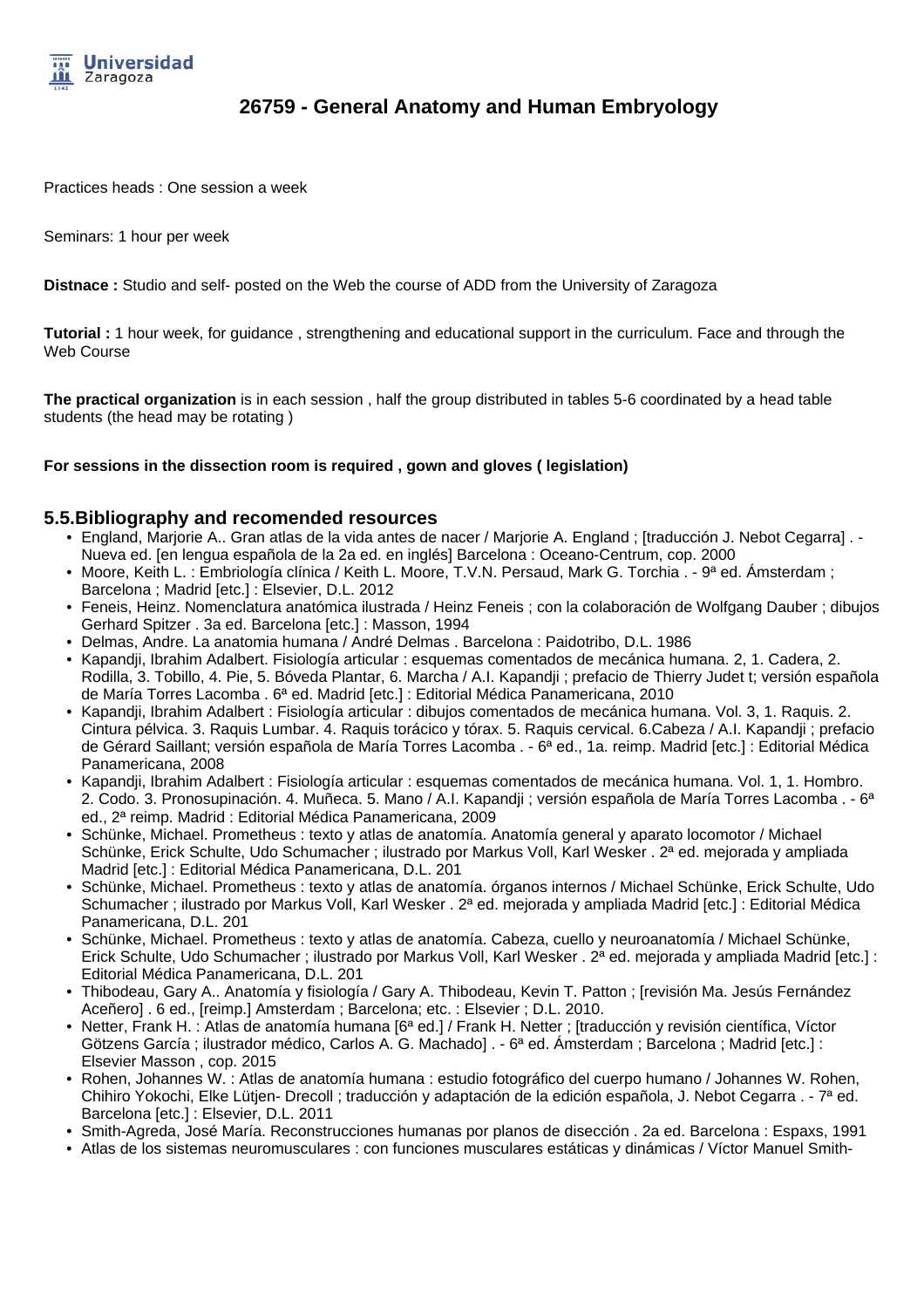

Fernández ... [et al.] . 2ª ed. Barcelona : Espaxs, cop. 2003

- Atlas de anatomía humana Sobotta. Vol. 1, Cabeza, cuello , miembro superior / Directores: R. Putz y R. Pabst, con la colaboración de Renate Putz. 22ª ed. Madrid [etc.] : Editorial Médica Panamericana, 2006
- Atlas de anatomía humana Sobotta [recurso electrónico] / editado por R. Putz y R. Pabst ; redacción en español Isabel Fernández ; animación 3D, Petra Fercher . 21a ed. Madrid : Médica Panamericana, cop. 2002
- Atlas de anatomía humana por técnicas de imagen / Jamie Weir... [et al.] . 4ª ed. Amsterdam ; Barcelona ; Madrid [etc.] : Elsevier, D.L. 2011
- Master atlas de anatomía / [revisión científica, José Antonio Pereira Rodríguez] Madrid : Marbán, cop. 2010.
- Melloni's secretos de anatomía / June L. Melloni ... [et al.]. . Madrid : Marbán, cop. 2010
- Prometheus : atlas de anatomía : fichas de autoevaluación / dirigido por Anne M. Gilroy ; ilustraciones por Markus Voll, Karl Wesker. Madrid [etc.] : Editorial Médica Panamericana, D.L. 2010.
- Platzer, Werner. Atlas de anatomía en 3 tomos. T. 1, Aparato locomotor / Werner Platzer ; traducción, José Carreres Quevedo y Alicia Carreres Rodríguez . - 7a. ed. completamente rev., 1ª reimp. Barcelona : Omega, 2003
- Fritsch, Helga. Atlas de anatomía en 3 tomos. T. 2, Organos internos / Helga Fritsch, Wolfgang Kuhnel ; basado en Helmut Leonhardt ; traducción, José Carreres Quevedo y Alicia Carreres Rodríguez . - 7a. ed. completamente rev. Barcelona : Omega, D.L. 2002
- Kahle, Werner. Atlas de anatomía con correlación clínica. T. 3, Sistema nervioso y órganos de los sentidos / Werner Kahle, continuado por Michael Frotscher . - 9<sup>a</sup> ed. corr. y ampl. Madrid [etc.] : Editorial Médica Panamericana, D.L. 200
- Sadler, T. W.. Embriología médica / T. W. Sadler ; ilustraciones e imágenes (micrografías electrónicas y ecografías) Jill Leland ... [et al.] ; [traducción, Elisabet Carreras i Goicoechea, Marta Vigo Anglada] . - 11ª ed. Philadelphia [etc.] : Wolters Kluwer : Lippincott Williams& Wilkins, cop. 2010
- England, Marjorie A.. Gran atlas de la vida antes de nacer / Marjorie A. England ; [traducción J. Nebot Cegarra] . Nueva ed. [en lengua española de la 2a ed. en inglés] Barcelona : Oceano-Centrum, cop. 2000
- Kamina, Pierre. Anatomía general / Pierre Kamina ; prólogo del prof. André Gouazé ; introducción a la edición española A.J. Puerta Fonollá . - 1ª ed., 1ª reimp. Madrid ; Paris : Editorial Médica Panamericana : Maloine, D.L. 2002
- Moore, Keith L.. Embriología clínica [9ª ed.] / Keith L. Moore, T.V.N. Persaud, Mark G. Torchia . 9ª ed. Ámsterdam ; Barcelona ; Madrid [etc.] : Elsevier, D.L. 2012
- Atlas de anatomía humana Sobotta. [Tomo 1], Anatomía general y aparato locomotor. 23ª ed. / editada por F. Paulsen y J. Waschke Ámsterdam ; Barcelona ; Madrid [etc.] : Elsevier, D.L. 2011
- Atlas de anatomía humana Sobotta. [Tomo 2], à?rganos internos. 23ª ed. / editada por F. Paulsen y J. Waschke Ámsterdam ; Barcelona ; Madrid [etc.] : Elsevier, D.L. 2011
- Atlas de anatomía humana Sobotta. [Tomo 3], Cabeza, cuello y neuroanatomía. 23ª ed. / editada por F. Paulsen y J. Waschke Ámsterdam ; Barcelona ; Madrid [etc.] : Elsevier, D.L. 2011
- Gilroy, Anne M.. Prometheus : Atlas de anatomía / Anne M. Gilroy, Brian R. MacPherson, Lawrence M. Ross ; basado en la obra de Michael Schünke, Erik Schulte, Udo Schumacher ; ilustraciones, Markus Voll, Karl Wesker . Madrid [etc] : Editorial Médica Panamericana, D.L.2008.
- Olson, Todd R.. ADAM : atlas de anatomía humana / Todd R. Olson ; con la colaboración de Wojciech Pawlina ; [traducción y revisión científica Víctor Götzens García] . Barcelona : Masson, D. L. 1997
- Gilbert, Scott F.. Biología del desarrollo / Scott F. Gilbert ; con un capítulo sobre el desarrollo de plantas por Susan R. Singer. . 7ª ed. Buenos Aires [etc.] : Editorial Médica Panamericana, 2005
- Sadler, T. W.. Embriología médica / T. W. Sadler ; ilustraciones, Jill Leland ; imágenes, Susan L. Sadler-Redmon ; microfotografías, Kathy Tosney ; ecografías, Nancy Chescheir, Hytham Imseis ; [traducción, Juan Roberto Palacios Martínez ; revisión técnica, María Dolores González Vidal] . - 12ª ed. Hospitalet de Llobregat : Wolters Kluwer : Lippincott Williams& Wilkins, D.L. 2012
- Carlson, Bruce M.. Embriología humana y biología del desarrollo [5ª ed.] / Bruce M. Carlson ; colaborador, Piranit Nik Kantaputra . - 5ª ed. Ámsterdam ; Barcelona ; Madrid [etc.] : Elsevier, cop. 2014
- Carlson, Bruce M.. Embriología humana y biología del desarrollo [5ª ed.] / Bruce M. Carlson ; colaborador, Piranit Nik Kantaputra . - 5ª ed. Ámsterdam ; Barcelona ; Madrid [etc.] : Elsevier, cop. 2014
- Gilroy, Anne M.. Prometheus : Atlas de anatomía [2ª ed.] / autores, Anne M. Gilroy, Brian R. MacPherson, Lawrence M. Ross ; basado en la obra de Michael Schünke, Erik Schulte, Udo Schumacher ; ilustraciones, Markus Voll, Karl Wesker. - 2ª ed. Buenos Aires ; Madrid [etc] : Editorial Médica Panamericana, 2013
- Schünke, Michael. Prometheus : texto y atlas de anatomía. Tomo 1, Anatomía general y aparato locomotor / Michael Schünke, Erick Schulte, Udo Schumacher ; ilustrado por Markus Voll, Karl Wesker . - 2ª ed. mejorada y ampliada Buenos Aires ; Madrid [etc.] : Editorial Médica Panamericana, D.L. 2010
- Schünke, Michael. Prometheus : texto y atlas de anatomía. Tomo 2, Cuello y órganos internos / Michael Schünke,